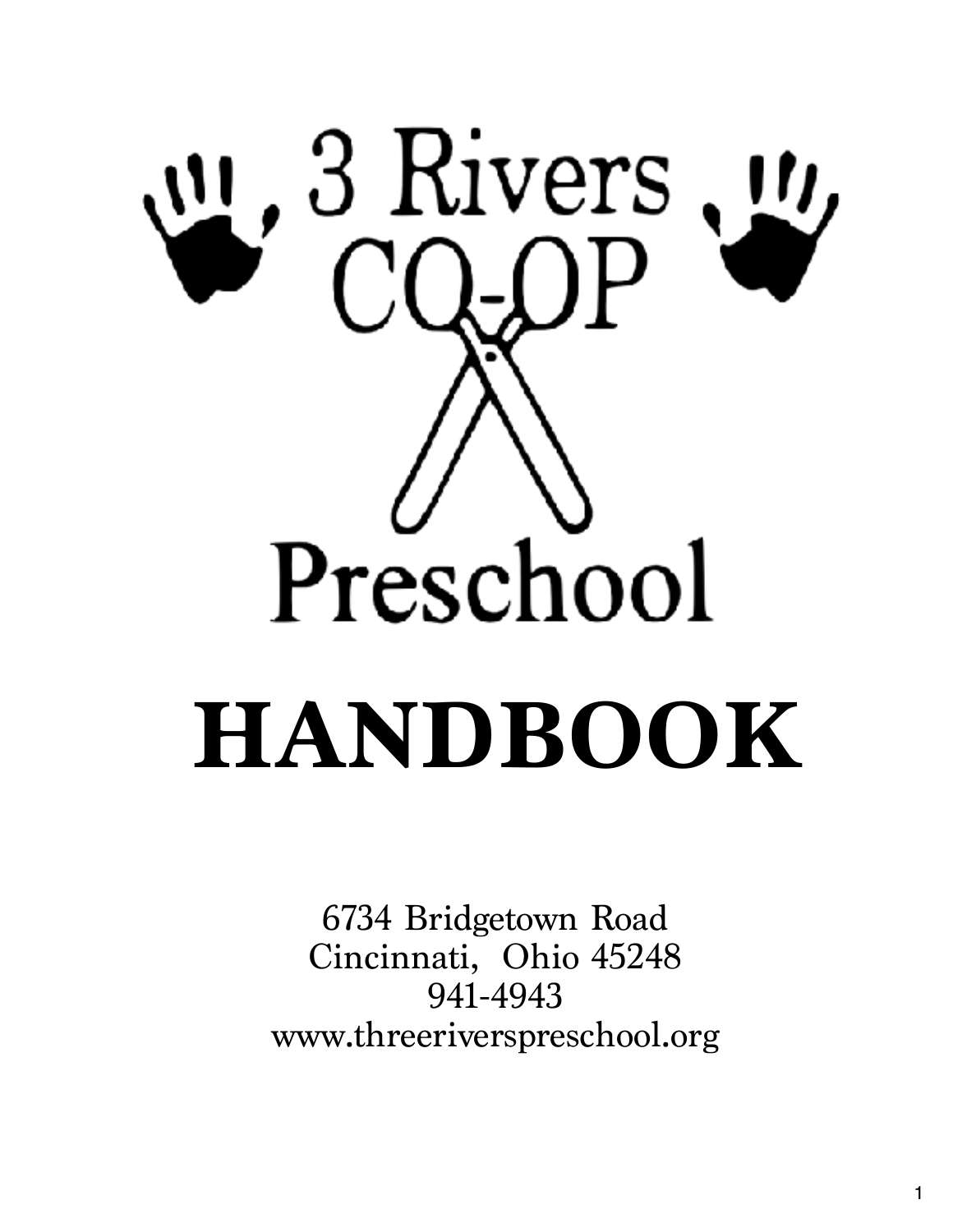# **Our philosophy**

Our school is a child-sized world. The child thrives in this world created to fit their age, their size, their interests, and their needs. You, as a parent, get to know your child better by being with them and watching them with their own age group. You begin to see more clearly the problems of childhood and the pleasures of parenthood. Trained, experienced teachers are the foundations of this world. They are there to help you have more faith in yourself and in your child. Together, we will work to help each child see themselves as a wonderful and unique human being.

**It is important for each child to be accepted as they are!!** This means we recognize that each child has their own rate of growth and developments - physical, social and intellectual - their own special attitudes and problems. Being able to accept means that we don't criticize the child for not wanting to sit and color; instead we appreciate them as a child who can accomplish daring feats on the jungle gym. We don't expect a child to excel at block building because they speak clearly and easily and have a larger vocabulary than the other children. Instead, we appreciate them for their unusual verbal ability. Being able to accept each child for who they are is necessary if they are to grow, develop and learn.

Children have a great capacity for seeking approval. Extended or frequent periods of disapproval breed feelings of guilt. Guilt cuts into a child's senses of self worth, causing aggressive hostility, withdraw, or other signs of tension. Therefore, in disciplining a child who is "out of bounds", we try to make them feel that we like them, but we do not like what they are doing. The more we make the child feel good about themselves, the easier it is for them to behave in an accepting, considerate manner. A good teacher helps the child feel good about themselves.

## **What is a Parent Cooperative?**

A cooperative preschool is a nonprofit organization, owned, maintained and administered by parents of young children. A qualified teacher is employed to guide the educational program with the parents' assistance.

All members are co-owners and should take an interest in their school. An Executive Board, elected from the membership, assumes the major responsibility for running the school with the approval of the membership. Business meetings are structured to assure a democratic organization.

## **Special benefits of a parent cooperative**

The child who attends a parent cooperative preschool with its friendly relaxed atmosphere develops many new skills.

- **1.** Social awareness comes from the association with other children their age, learning to approach them, take turns, share and consider the rights and opinions of others.
- **2.** Emotional stability results from learning under guidance to solve their own problems, "play out" negative feelings, accept limits, thus leading to self-discipline.
- **3.** Physical, intellectual and creative skills are encouraged and developed by the great variety of play materials and equipment available in the school, with the guidance of a qualified teacher.

## **Parents find many personal values**

- The parents participation increases their understanding of young children and they learn what to expect from three, four and five year olds.
- The parent learns to achieve objectivity concerning their child and observes their child in relationship to a group of children of the same age.
- Preschool gives the parents some free time for personal activities while their child is happy at school.
- Parents gain insight into family situations from group discussions.

## **A New Relationship**

Preschool is the beginning of a new relationship between parent and child.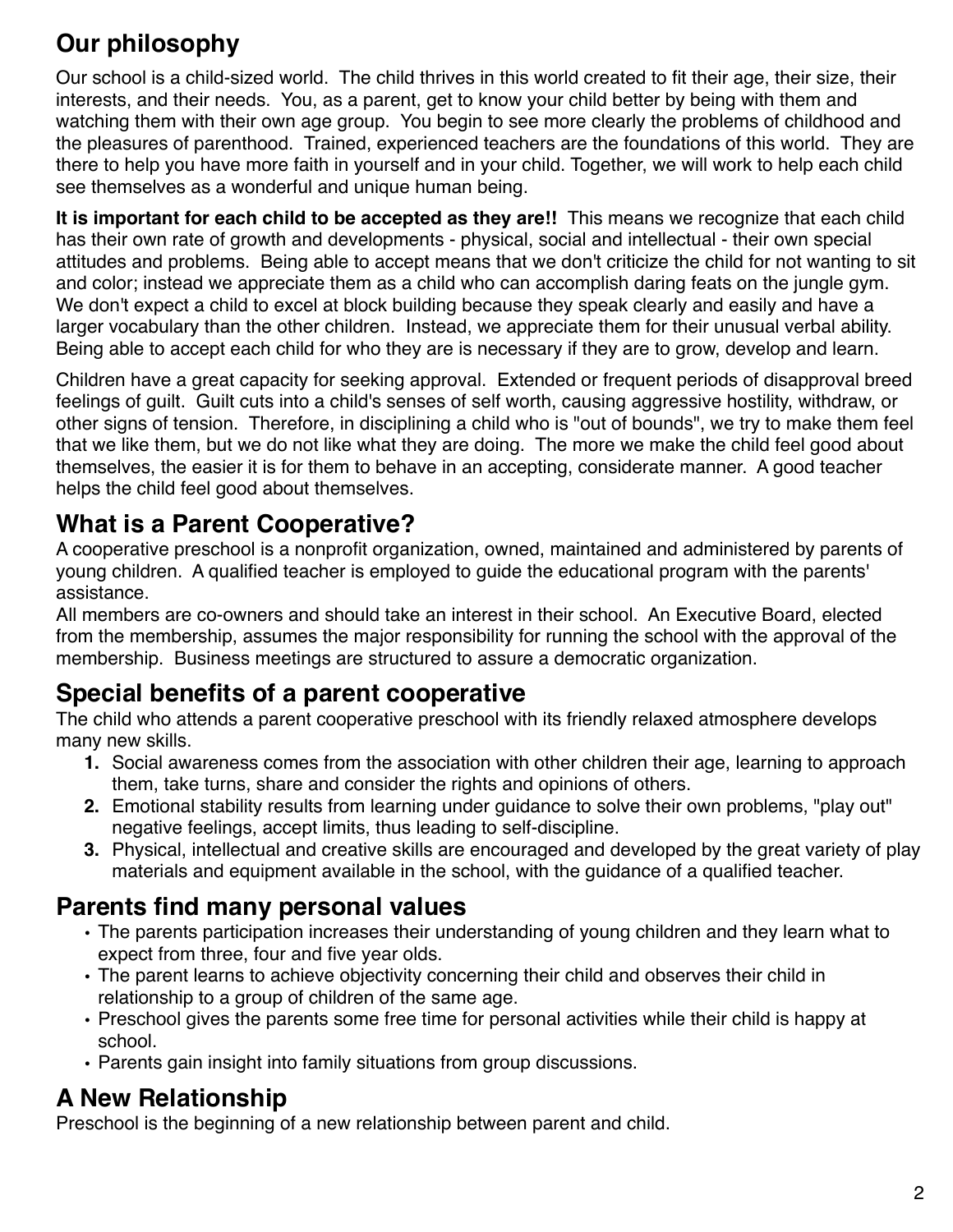- 1. This is often the child's first separation from their family. This break should be gradual and is the basis for a sound and happy relationship in the future.
- 2. The child learns to share their parents with other children and learns to accept help from other adults.
- 3. Parent and child learn to enjoy each other in a new setting, exploring new materials and activities together.

## **The Value of Play**

Play has been called the work of children. Some adults consider play something frivolous and a complete waste of time. "Free play" sounds as if anything goes! But, to the young child, play is very serious business requiring deep concentration. Play is a time to be absorbed in painting a picture, building with blocks or being grandmother in the house area. The feelings are earnest and intense. Young children engrossed in play are much like adults at work they love or like an artist enthralled in his creation. "Free play" allows the child to select what they do, how long they do it, how they do it and with whom they do it. It is "free play" because the involvement comes from deep within the child. "Free play" is also learning time; a time for thinking, a time for language, for memory time, a time to solve problems, a time to investigate, to organize ideas and thoughts, a time to use mind and body together with social skills to respond to an idea or solution.

Play is a time when children learn from each other. They are busy organizing their thoughts and impressions of the other children. In the parent cooperative the children are also learning from and about other adults. Their thoughts and impressions of assisting adults are usually based on the participating parents' response to their child. When assisting, your first responsibility is to your child.

When children are busy at play, the adults in the classroom are busy hearing what the children say, reading the children's faces and sensing what is on their minds. Adults are busy seeking opportunities to stimulate or interpret children's play. A word of caution: do support or suggest ideas, but do not interfere. Play is the serious work of children.

# **Admission policies and procedures**

The Three Rivers Cooperative Preschool, Inc. is located at 6734 Bridgetown Road, Cincinnati, OH 45248; Telephone Number: (513) 941-4943. We maintain a child/staff ratio of 8:1. No more than fourteen (14) three year olds or sixteen (16) four and five year olds may be cared for at one time. The license issued by the State Department of Human Services is located above the bulletin board in the classroom.

- Each family is given a parent handbook upon entering the program. It contains the rules governing the school and the purpose, goals and policies of the school.
- Each family receives a class roster which includes parents names, phone numbers, email and address.
- Health and enrollment information required by the State must be completed by the parent/guardian for each child prior to their first day in the program.
- Custody agreements with provisions applicable to the school should be presented in writing prior to the child's first day of school. All efforts will be made by the school to comply with any custody agreement.
- The hours of the school are 9:00AM to 11:30AM Monday through Friday. A daily schedule is posted on the bulletin board and given to each family.
- Any suspicion of child abuse and/or neglect will be reported to the local child protection agency.
- In case of emergency, the child will be transported to the hospital by the life squad.
- Should an event occur which requires emergency evacuation of the school; the children will be escorted to the barn at the rear of the property. To get to the barn, one should follow the gravel driveway off of the back parking which leads to the barn.
- Parents are encouraged to contact their child's teacher or an Executive Board member with any concerns they may have.
- Parents participate in the program by helping in the classroom approximately 5 to 7 times per year, as well as participating in the volunteer program and attending Executive Board meetings.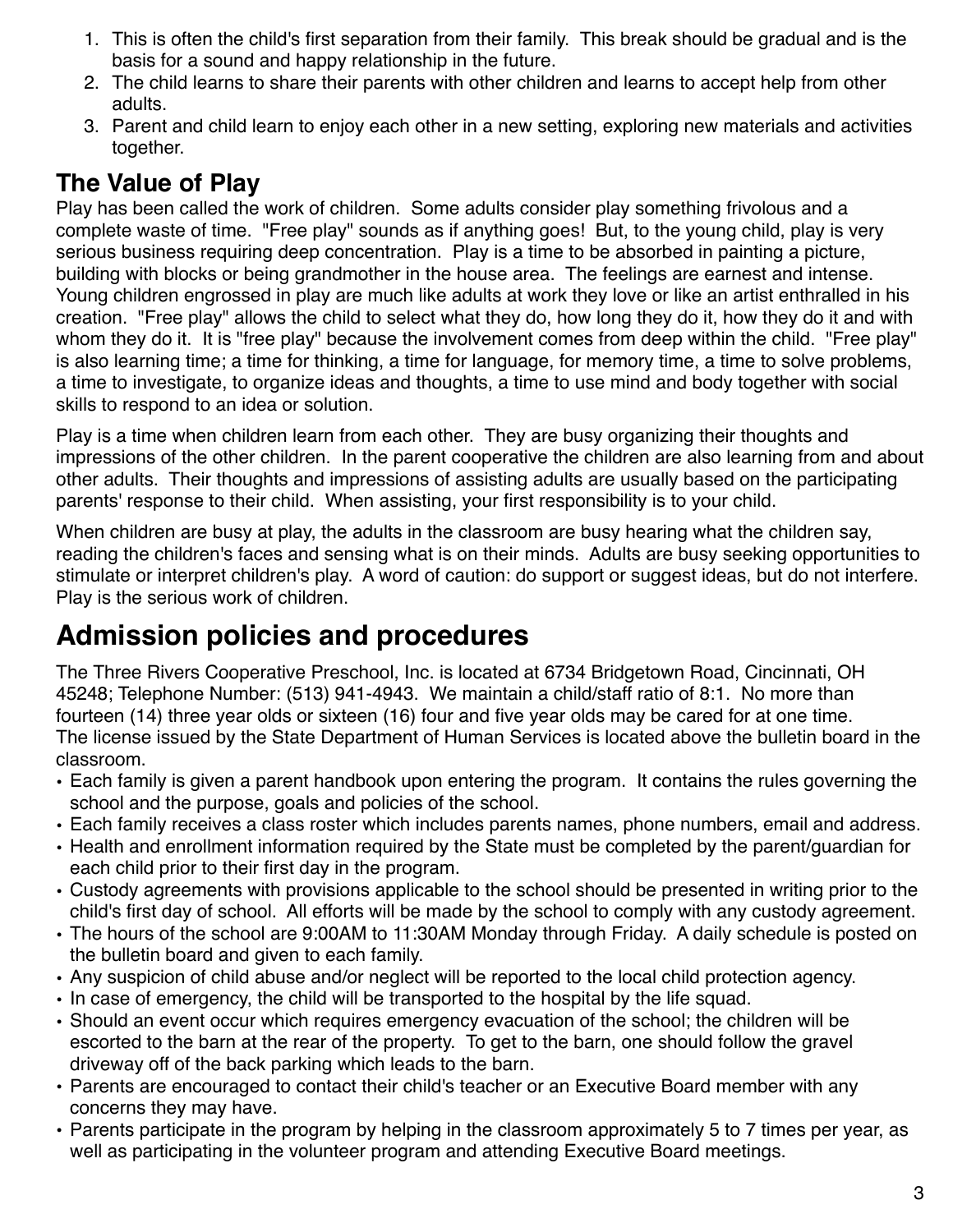- Conferences are held once a year to discuss the child's behavior, progress, social and physical needs and any other pertinent information. All conferences are documented. Conferences are held in compliance with Ohio state law.
- Children must have immunizations to be admitted into the program.
- Outdoor Play or Indoor Large Muscle will take place based on the weather. Children will play outdoors whenever possible. Please dress your child accordingly. Weather considerations which may limit outdoor play may include temperature, humidity, wind chill, ozone levels, pollen count, lightning, rain or ice. Safety issues will be considered.
- Removing a child from the school will be up to the executive board on an individual basis.
- Our program conducts assessments on enrolled children which are reviewed with the parents during conferences. These assessments are not reported to ODJFS pursuant to 5101:2-17-02 of the Administrative Code.

## **Meet our staff**

### **Louise Langhorst**

Louise is the 3 day teacher and the teacher's aide for the 2-day class. Louise has a Bachelor degree in Biology with an education background. She and her husband have 2 children, her son is in the 10<sup>th</sup> grade and her daughter is in 8<sup>th</sup> grade, both at Three Rivers Public school. She has been a part of the school since her oldest child enrolled here in 2009. Both of her children attended school at the co-op and had a wonderful experience. In the past, Louise has served on the board as Secretary for 4 years and did some substitute aiding and teaching. She had been the 3 day aide for 4 years before taking over the teacher position in 2017 and she has been the aide for the 2 day class since 2015 She is looking forward to another fun and exciting school year.

### **Ann Reichert**

Ann is the teacher for 2 day class, the Administrator and the Treasurer for the preschool. She is married and has 2 children. Both of her children will be attending Denison University this fall. Her son is a senior and her daughter is a freshman. Ann has been active in the school since her 2 children attended here. She started volunteering for the school as a classroom representative, then took on the Treasurer position when her daughter was in the 3 day program (2007 to present). With her Bachelor degree and background in education, Ann stepped into the role as Administrator for the 2013-14 school year. Before taking over the teacher position in 2014, she had been the 2 day aide for 6 years. She is looking forward to another fun year working with the children and the staff at Three Rivers Co-Op Preschool.

### **Kathy Gates**

Kathy joined our staff last year as a substitute teacher's aide. This year Kathy will be a teacher's aide for the Wednesday class, as well as continuing as a substitute aide when needed. She has a Bachelor degree in Humanities from the University of Cincinnati and a diploma from SHI Integrative Medical Massage School. She has 10 years of teaching experience as a Sunday school teacher where she also served on the curriculum team. Kathy is very excited about the upcoming school year and her role in helping the children to learn, grow, and thrive. She enjoyed the experience and is looking forward to another fun filled year!

### **Tonya Magly**

Tonya is the 3 day teacher's aide for Monday and Tuesday. She is married with 2 boys. Her oldest son is 9 years old and youngest is 4 years old. They both attend Three Rivers Elementary. Her oldest went to Three Rivers Co-Op Preschool for 2 years and loved it! Tonya has been filling in as a substitute since November 2015 prior to being hired as the teacher's aide for the 2021-22 school year,. She looks forward to having fun and working with the children.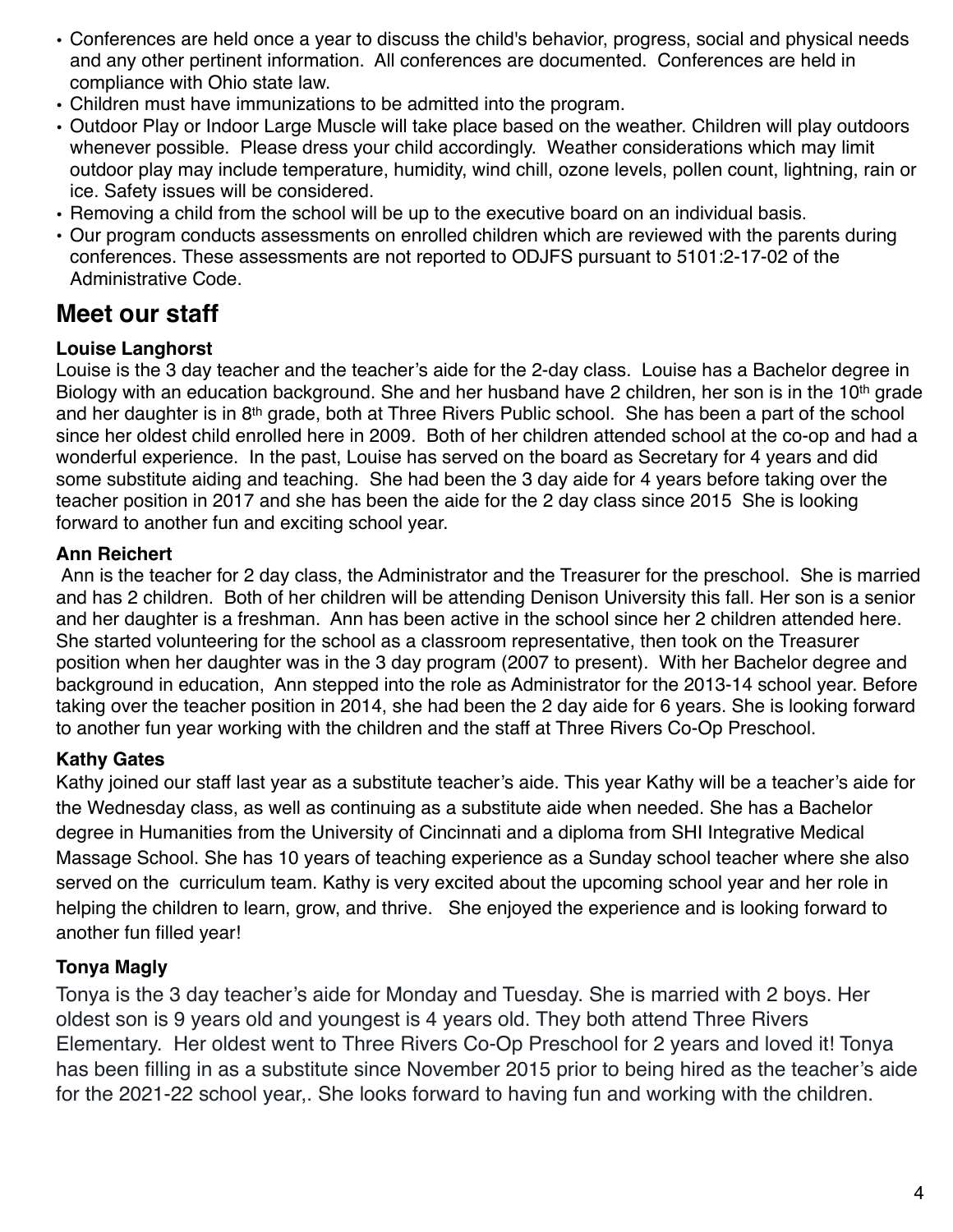## **Daily Schedule 2 Day Class for 3 - 4 year olds**

- 8:55 Show parent helper the day's activities.
- 8:55 9:05 **Arrivals and greetings**. Children place their belongs in their designated area. Children will use the restroom and then wash their hands before they sit down for circle time.
- 9:05 9:30 **Circle Time**. Teacher introduces helping parent, demonstrates the art activity and presents new ideas; sometimes there are songs, stories or finger plays.
- 9:30 10:15 **Free Play**. Children do the art activity and other activities of their choosing.
- 10:15 10:30 **Clean Up and Potty Break**. CHILDREN do the work cleaning up. We adults try not to impose our standards. Be satisfied if an adequate effort is made. Suggestions are welcomed, however!
- 10:30 10:40 Play a song and do finger plays while helping parent prepares for the snack.
- 10:40 10:45 **Hand Washing**. Everyone washes hands, taking turns and waiting in line.
- 10:45 10:55 **Snack Time**. Each child sits down at the snack tables, but does not begin eating until everyone is seated and grace is said. When finished, each child cleans up their eating area and waits in the library area (oval rug) looking at books until everyone is finished.
- 10:55 11:10 **Story Time**. A story is read to the children before heading to large muscle play.
- 11:10 11:30 **Outdoor Play or Indoor Large Muscle** will take place based on the weather. Children will play outdoors whenever possible. Please dress your child accordingly. Weather considerations which may limit outdoor play may include temperature, humidity, wind chill, ozone levels, pollen count, lightning, rain or ice. Safety issues will be considered.
	- 11:30 **Dismissed** to their parents.

### **Please check backpacks daily so that you do not miss out on information such as field trip, picture day and other special events.**

ALL TIME IS FLEXIBLE AND SUBJECT TO CHANGE AS WARRANTED BY THE CHILDREN!

### **Daily Schedule 3 Day Class for 4 - 5 year olds**

| 8:50            | Show parent helper the day's activities.                          |
|-----------------|-------------------------------------------------------------------|
| $8:55 - 9:05$   | Arrival: Wash hands and Attendance (look at books)/ calendar      |
| $9:05 - 9:40$   | Circle Time: Show and Tell, story, lesson, introduce activities** |
| $9:40 - 10:45$  | Free Play / Learning Centers/ One on One with Teacher             |
| $10:45 - 11:00$ | Snack/ Wash Hands                                                 |
| $11:00 - 11:15$ | Story **                                                          |
| $11:10 - 11:30$ | Outdoor Play or Large Muscle Room depending on weather            |
| 11:30           | <b>Dismissal</b>                                                  |

**\*\***During Circle time various things will be introduced to coincide with the readiness skills focus of the week. Songs and stories will be used to reinforce these concepts.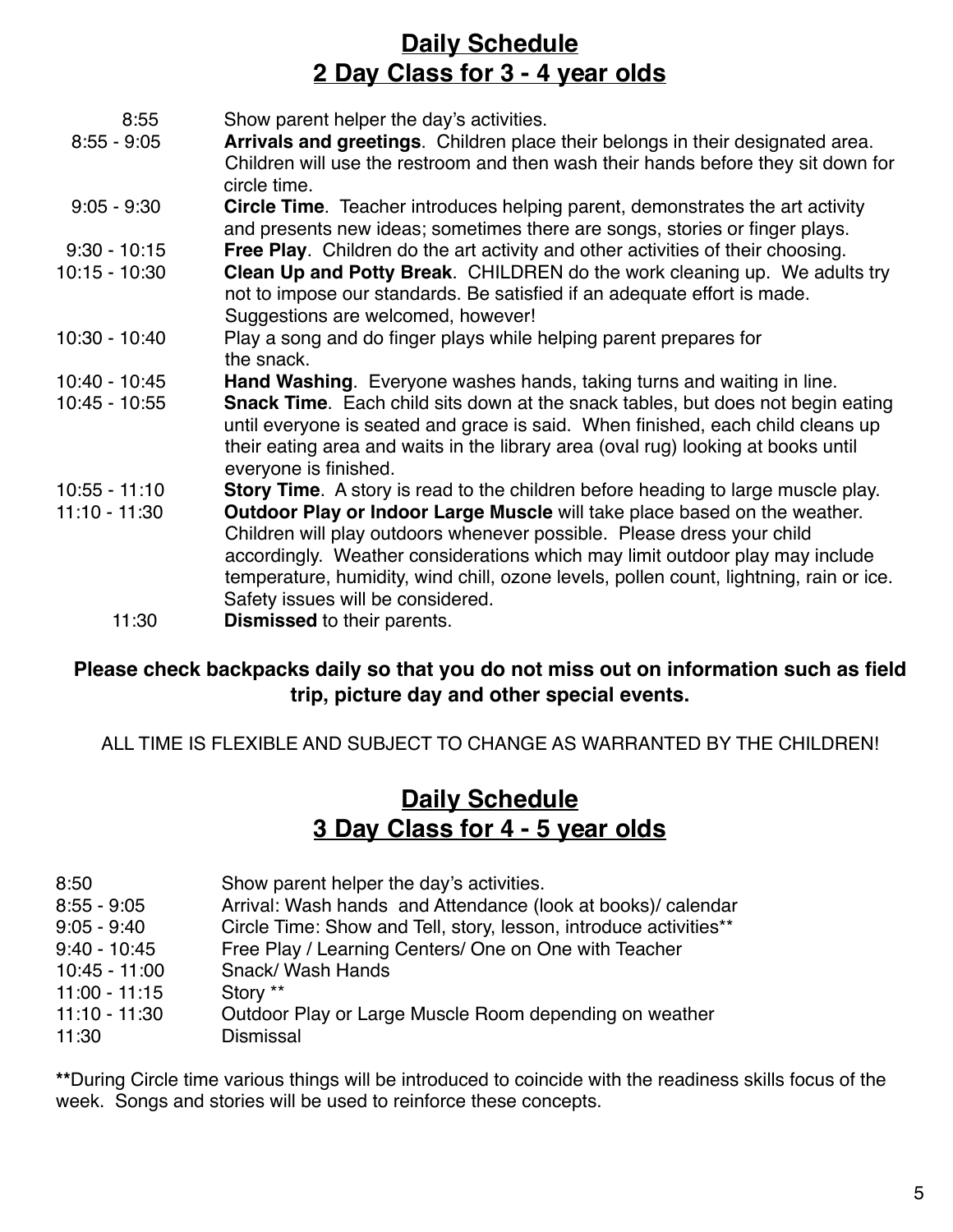### **Show and Tell For 3 Day**

One student will bring show and tell each day. It will be your child's turn to bring show and tell when you are the parent helper in the classroom that day. Please have children bring only one item for show and tell. There may be special days when everyone can bring something from home; like hat day or the first day back from Christmas break (so all can show a new toy received at Christmas). Please read the notes sent home from the school for this information.

#### **Calendar and papers For 3 Day**

A calendar will be sent home each month with topics, letters learned and special day information. Look for these in your child's backpack. This will help reinforce skills that we are learning at school as you talk about them at home. Also you will not miss out on information about picture day and other special events.

All schedules are subject to change, especially on special days like picture day and party days.

## **THREE RIVERS CO-OPERATIVE PARENT**

### **TUITION**

- **1.** Nine tuition installments are based on a total annual tuition divided by nine months of the school year.Therefore, there is no proration for months containing fewer class days. Paying your tuition by the first (1<sup>st</sup>) of the month allows the school to meet its expenses.
- 2. A late penalty of \$5.00 will be assessed after the tenth  $(10<sup>th</sup>)$  day of the month each week your tuition is late. (ex. 1 week late =  $$5, 2$  weeks late =  $$10)$
- 3. Checks should be made payable to Three Rivers Co-Op Preschool. You may deposit your payment in the purple box or give it directly to a teacher or aide. NEVER PLACE CASH IN PURPLE BOX! Cash payment must be given directly to a teacher or aide.
- 4. On the memo line of your check, please write your child's name and which class. ( ex. Joe Doe 3 day)
- 5. If your payment will be late, it is up to you to call the Treasurer and make arrangements with her. Otherwise, you will be considered delinquent in payment
- 6. In the event that your child is unable to complete the school year, then article 6 Section 4 of the By-Laws applies: refund will be made on a pro-rated bases. Two weeks written notice of withdrawal is to be given to the Treasurer, but not after April 15<sup>th</sup> of the school year.

### **Tuition Policy for Covid-19 Closure**

If we happen to close due to Covid-19 the following policy will be implemented:

- A. If the school is open for only 1 week in a month there will be ½
- month tuition credit to be refunded or credited at the end of the year.
- B. If the school is open for ½ month or more there is no refund for that month.
- C. If the school is closed for an entire month there will be no tuition for that month. If you **paid in full** a refund will be tabulated and given back at the end of the year.

Ultimately any credits/refunds will need to be approved by the board and applied at the end of the year. When establishing this policy the school's expenses that are due at the beginning of each month was taken into consideration.

### **PARENT HELPING DAYS** (5-7 times)

- 1. Helpers must complete the Daily Health screening and wear a mask before entering the building.
- 2. Arriving early would be appreciated in order to review the day's activities.
- 3. A nutritious snack and drink is helpful for class members, teachers and yourself. Cups, napkins and paper plates are available at school.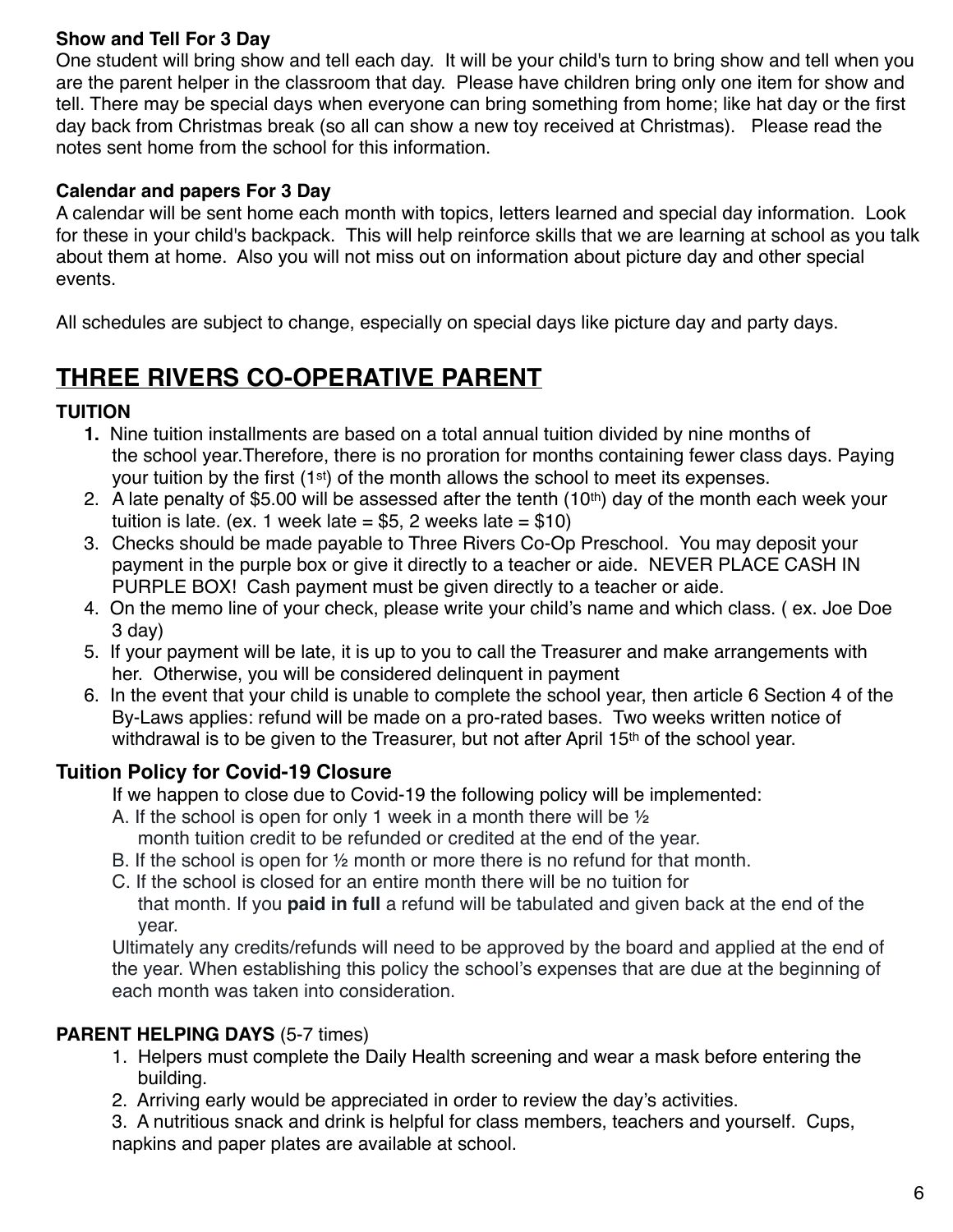- 4. General cleaning and sanitizing is most helpful.
- 5. Garbage is collected for the helping parent to take home if they choose.
- 6. Any siblings should be left with a sitter.
- 7. If you can not make the day you signed up for, then it is your responsibility to find a substitute.

#### **Drop Off Procedure**

Pull into the parking lot using the Powner Road entrance. Immediately turn left and find a place to park near the entrance facing Powner road. The child MUST be accompanied by one adult, who is wearing a mask, through the set of glass doors to verify the health screening has been filled out before adult is allowed to leave. If all is okay only then will the child be permitted to enter down the hallway. Please allow for social distancing as a way to help protect the children not wearing mask. Children should arrive at school between 8:55 AM to 9:05 AM.

#### **Pick Up Procedure**

Picking up your child will be at the rear of the building. On nice days when we can play outside a parent/adult will come up the sidewalk toward the playground but remain at a distance on the sidewalk. We will release the student once we confirm the parent/adult is on the dismissal form. We ask the adults to social distance while you wait for your student to be released. On bad weather days, we ask the adult to wait outside the blue awning door and again please social distance yourselves. We will open the door when we are ready to release the children. Again we are trying to limit the number of people who enter the building.

#### **VOLUNTEER PROGRAM**

Every member of the CO-OP is to perform one job of their choosing in the volunteer program. (Examples include, cleaning toys, extra helping parent on picture days, flower sale helpers etc.) Should you be unable to complete a duty, **you must make arrangements for a replacement**, either trade jobs with another member or send a substitute in your place.

#### **MEETINGS**

- **1.** A parent should attend Orientation in September.
- 2. ALL parents are welcome at all board meetings. Meetings are held each month. The meeting dates will be posted on the bulletin board in the hallway.
- 3. All in-coming and out-going Board Members should attend the final meeting in May.

#### **FUNDRAISERS**

- **1.** Each school family is responsible for taking part in the fundraisers periodically throughout the school year.
- 2. The school is a nonprofit organization. **Fundraisers are essential to meet our normal expenses: rent, salaries, supplies, etc.**
- **3.** Without these fundraisers, tuition would increase considerably to balance the budget which is written with economy in mind.

### **ADDITIONAL COSTS**

- **1.** A photographer has been contacted to take pictures in the fall and the cost depends on the number of pictures you choose to purchase.
- 2. As we all know, reading is a wonderful way to help your preschooler get a head start in life. Scholastics and other book clubs offer a wide range of books and activities. Approximately once a month you will receive book order forms from these clubs. You are not in any way required to place an order, however, each time you place an order, the school earns points towards free books and accessories.
- 3. Several outside field trips may be scheduled during the year. Participation costs are collected prior to the field trip and usually ranges from \$5 - \$12.

#### **FIELD TRIPS**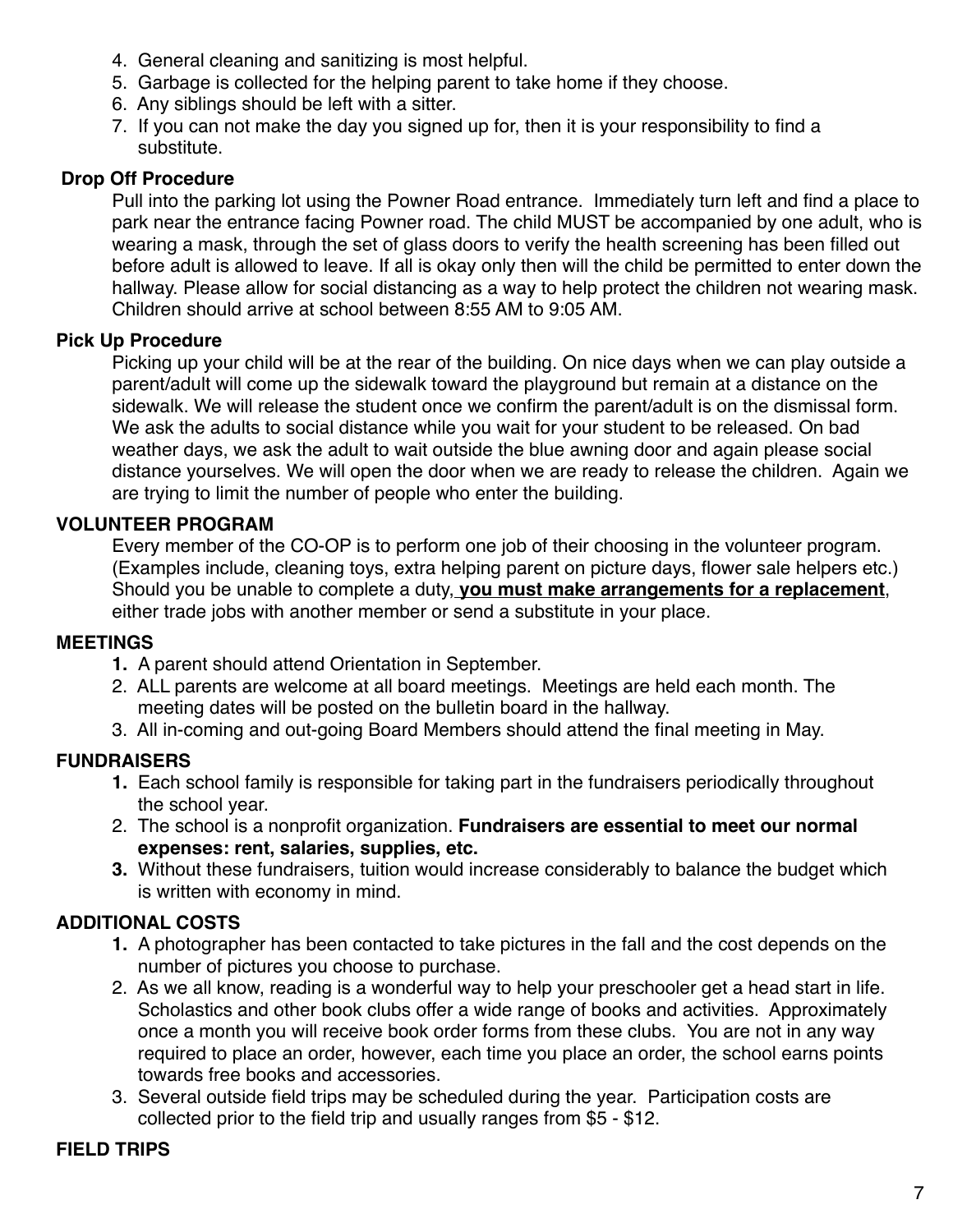- **1.** Field trip costs will be collected at least one (1) week prior to each field trip. All field trips are optional.
- 2. The transportation to and from any field trip is the responsibility of the parent. Ohio state law requires every child under the age of four (4) and a weight of less than forty (40) pounds to use a federally approved child safety seat.

### **EXECUTIVE BOARD**

- 1. The Executive Board is comprised of volunteer parents and consists of a Chairperson, Secretary, Registrar, Treasurer and both Classroom Representatives. The teachers and administrator are members of the Board as well. The Board is responsible for conducting the business of the school. Meetings are held monthly.
- 2. Parents are welcome to attend any and all Board meetings.

### **HINTS FOR HELPING PARENT**

- 1. **Make a memo.** Mark your calendar, and keep your date. If illness or an emergency forces you to miss your turn:
	- 1. Find a substitute, someone near your date.
	- 2. Notify the teacher of the substitute.
	- 3. Mark the change on the helping day list for your class posted in the hallway.
- 2. **Get ready, get set, go!** Leave siblings or other children with a sitter. Arrive 5-10 minutes before class starts is very helpful but not required to help the children get involved in an activity, read story, help with coats, etc..
- 3. **Color yourself natural.** Be yourself! Dress casually, relax and enjoy the children. Plan to assist the teacher in any way you can. Remember you are the assistant, NOT the teacher. Activities vary from day to day. This is an excellent opportunity to observe your child's participation in the group and see how the teacher meets situations and works with the children.
- 4. **Coping with the children. It's a small world.** Speak slowly, softly and simply. Laugh with the children, not at them. Avoid talking about any child in their presence. Detour adult gab sessions. Encourage self-help in routines, setting difficulties, and creative work. Help children to share and take turns. Don't be surprised if your child resists sharing you with others. Recognize your child's feelings, but extend yourself as helper for the entire class.
- 5. **Snack time.** The helping adult who chose to bring the snack and drink for the day, could discover that it is a great opportunity for the child to help choose the healthy snack for the class. KEEP IT SIMPLE, but look for variety. Introduce new foods to the children. In compliance with Ohio state law, any food that has to be prepared, must be prepared at school (Example: fruit must be brought whole and cut up at school). Some nutritious suggestions: fruit, yogurt, popcorn, bagels with cream cheese, vegetables and dip, crackers with cheese, applesauce, or pretzels. We are a peanut and tree nut free school so, **ABSOLUTELY NO PEANUT OR TREE NUT PRODUCTS**. The drink needs to be a nutritious drink (fruit juices must be made from 100% fruit). Birthday parties and holiday parties are an exception to this rule. Please consult your teacher for these celebrations.

### **Attendance, Absent &Tardiness Policy**

Attendance will be taken at the start and conclusion of each day by the teacher. **If your child will be absent for whatever reason, please notify the teacher and provide reason for absence. In an urgent situation such as exposure to Covid-19 text your teacher immediately.**

Parent is to call their teacher's cell phone if they are detained in picking up their child. If there has been no call from the parent five (5) minutes after the class is over, the parent and emergency numbers will be called for directions to be followed. A fee in the amount of five dollars will be assessed to the late parent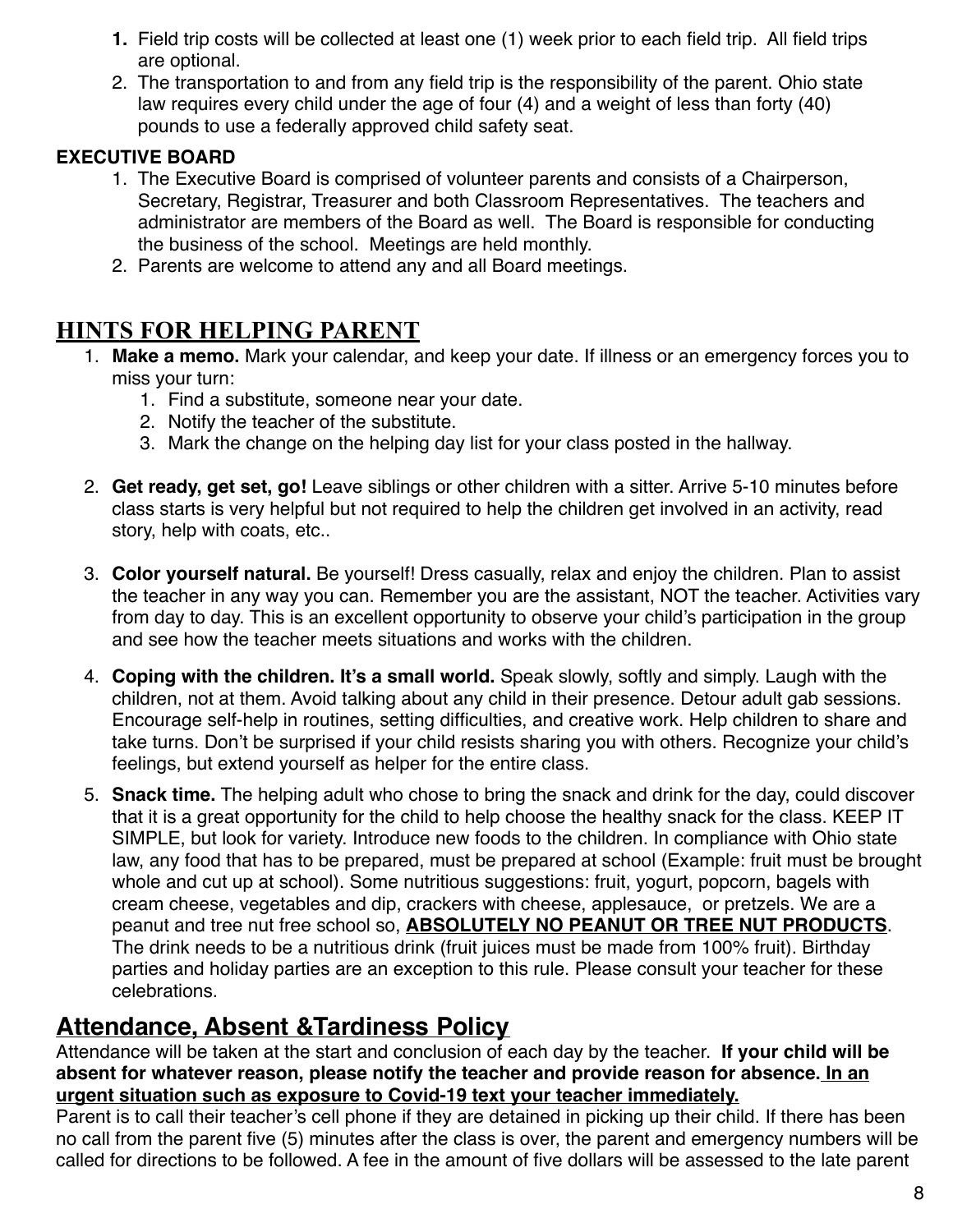after that initial five minutes and an additional five dollars for every five minutes following thereafter. Payment of the fee must be made at the beginning of the child's next school day. A Tardy Fee Assessment Form will be filled out and signed by both the teacher and the later parent which shall state the date of occurrence, the fee due and the fee due date.

Parent is to notify the school before release time, if there is a change in the person authorized to pick up the child.

## **SAFETY POLICY**

Normally parents are welcome to visit the classroom at any time but due to Covid-19 this must be limited. Upon release of the children, teacher and helping parent will stay with the children until all children have been picked up.

- Teachers will have the children under constant supervision.
- First aid supplies are kept in the red cabinet next to the sink.
- An emergency telephone is located in the classroom.
- An emergency plan is posted by the telephone.
- Emergency phone numbers are posted by the telephone.
- Fire drills are to be held monthly at varying times.
- Fire and weather emergency plans are posted in the classroom.
- Weather emergency drills will be practiced in the fall and spring.
- Safety (Sheltering in place) drills will be practiced quarterly.
- The use of aerosol sprays is prohibited when children are present.

## **INCIDENT/INJURY REPORT**

- 1. An incident/injury report will be completed by the child care staff member in charge of the child when the following occur:
	- a. An illness, accident or injury which requires first aid treatment; or
	- b. A bump or blow to the head; or
	- c. The administration of syrup of ipecac; or
	- d. Emergency transporting; or
	- e. An unusual or unexpected event which jeopardizes the safety of children or staff, such as, a child leaving the school unattended.
- 2. The center will document the incident/injury on the JFS 02199 "Incident/Injury Report". The completed report shall be given on the day of the incident/injury to the parent, guardian, or person picking up the child from school. In situations requiring emergency transportation, the incident/injury report shall be available at the school for the parent or guardian within at least twenty-four hours following the incident/injury. Copies of incident/injury report forms shall be kept on file at the school for at least one year, and shall be available for review by the director's representative.

## **SCHOOL CLOSING POLICY**

### **Closure for Weather**

The school follows the Three Rivers Local School District school calendar for most holiday closings. The school follows both Oak Hills Local School District and Three Rivers Local School District for all bad weather closings and delays as follows:

- 1. If a one (1) hour delay is called, class will be delayed in opening one (1) hour.
- 2. If a two (2) hour delay is called, class will be closed.

It is possible that the teacher will decide to close the school for the day due to bad weather, regardless of the Local School Districts decision. The parents will be contacted by the classroom representative.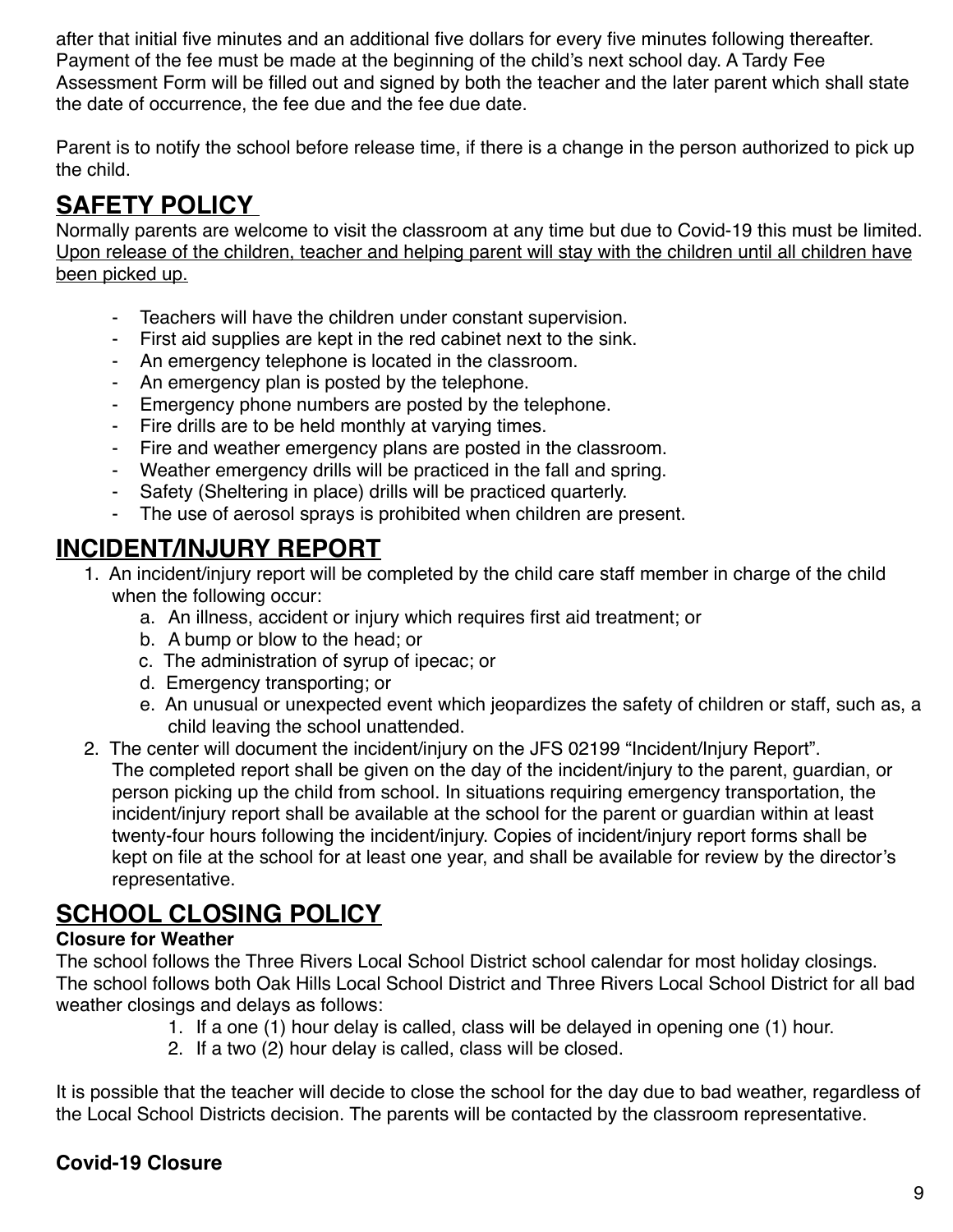- 1. If the Governor mandate that schools close then we will close.
- 2. If a staff or student test positive for Covid-19 then a closure is possible. We will follow the CDC guidelines.

# **DISCIPLINE POLICY**

The philosophy of the Three Rivers Co-operative Preschool, Inc. is that children, parents and teachers go to school together, each learning from the other. We realize and accept that all children are individuals. In disciplining, we want children to feel that we love them even though we do not like what they may be doing. In order to do this, we establish rules with the children at the beginning of the school year. If a child infringes on another child's rights, perhaps by hitting, we would talk with both children and try to settle the dispute with words. If that does not work, the child doing the hitting would be asked to sit in a chair and be restricted from joining class activities for a brief time. We would always make sure the child understands why they were disciplined. The child's parent would be informed of the action. We do not use physical punishment in disciplining a child.

# **MANAGEMENT OF COMMUNICABLE DISEASE**

Ohio Adm. Codes 5101:2-12-16

- 1. Teachers are trained to recognize the signs and symptoms of illness and in hand washing and disinfection procedures at Communicable Disease Training Course.
- 2. In the event of a teacher contracting a communicable disease, a qualified substitute will assume the teachers responsibilities except if the teacher becomes ill due to Covid-19 we will then follow the CDC requirements at that time.
- 3. Upon entering the class, the teacher will note each child for any signs of communicable disease such as:
	- a. temperature of 100 degrees Fahrenheit or more taken by the auxiliary method when combined with any other sign of illness.
	- b. Any diarrhea.
	- c. Severe coughing causing the child to become red or blue in the face or to make a whooping sound.
	- d. Difficult or rapid breathing.
	- e. Yellowish skin or eyes.
	- f. Redness of the eye, obvious discharge, matted eyelashes, burning, itching, conjunctivitis (pink eye).
	- g. Untreated infected skin patches, unusual spots or rashes.
	- h. Unusually dark urine and/or gray or white stool.
	- i. Stiff neck with an elevated temperature.
	- j. Evidence of untreated lice infestation, scabies, or other parasitic infestations.
	- k. Sore throat or difficulty in swallowing.
	- l. Any vomiting.
- 4. If the child shows any of the above signs, they are to be discharged to the parent as promptly as possible. Until such time, the child will be isolated from the other children by having them lie down on the cot within the exclusion area created by using clear plastic shower curtains in one corner of the room. No child is ever left alone or unsupervised.
- 5. To readmit the child who has been ill, the teacher will check the child in the present of the parent upon their arrival to school.
- 6. For reference, the Ohio Department of Health "Child Day Care Communicable Disease Chart" is posted on the door leading to the hallway next to the phone jack.
- 7. A child who becomes ill during the day shall be discharged to the parent as promptly as possible. If the parent is not able to come to school to take charge of an ill child, the school will discharge the ill child to the person the parent has designated on the emergency form. Until that time, the child will be isolated from the other children in the exclusion area as defined above in #4.
- 8. NO MEDICATION SHALL BE ADMINISTERED.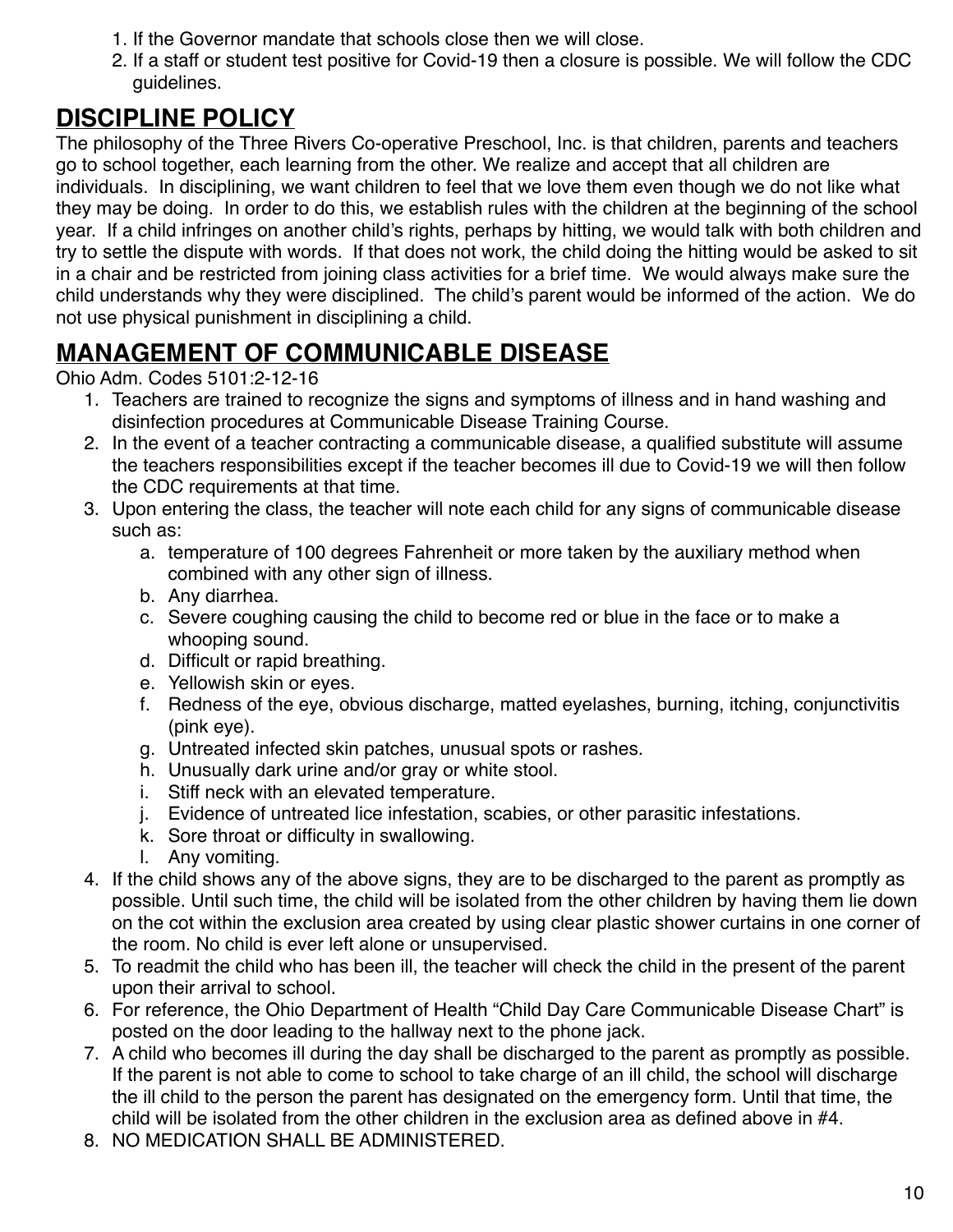- 9. Parents are strongly encouraged to keep children at home if any signs of illness occur. This prevents the school from having to handle sick children. The school will use the same procedure for discharging a sick child, no matter how mild the illness.
- 10.If your child has been exposed to a communicable disease at school, a notice will be emailed and posted on the bulletin board in the hallway.

## **Fire Evacuation Plan**

### **In an Emergency call 911**

- 1. When the smoke alarm or manual bell sounds, everyone is to exit the building.
- 2. From the classroom exit the building using the stairs right next to the room taking the attendance booklet.
- 3. Call 911 at once.
- 4. Teacher, teacher's aide and helping parent will take the children to the right of the rear parking lot behind the grey house on Powner Road.

The fire evacuation plan will be practiced monthly.

## **Emergency Weather Alert Procedure**

- 1. In the event of a tornado WARNING, the weather radio will sound an alarm to alert the teacher.
- 2. The teacher will lead the children down the stairs to the lower level hallway taking the attendance booklet.
- 3. Helping parent will get the flashlight and the first aid kit from the red cabinet next to the sink and follow the end of the line of children.
- 4. Children are to be kept in the hallway on the lower level until the WARNING is lifted.
- 5. Parents are advised to stay home and off the roads until the WARNING is lifted. The emergency weather drill will be practiced in the fall and spring.

## **Safety Drill Procedure**

- 1. When a situation dictates us to remain in our room, the teachers will quickly close our locked door.
- 2. The teachers will direct the students to the corner by the teacher's desk. The children will scrunch down being very quiet and cover their heads.
- 3. The puzzle cabinet will be pulled over by a teacher for all to hide behind. Some children can hide under the teacher's desk.
- 4. Teachers will take the attendance book with them.
- 5. Children and adults will remain quiet until warning is lifted.
- 6. In the event of a true emergency, the teachers will check if noise is in the hallway. If they determine it is safe to exit the building, we will exit the room through the door next to the phone. We will quickly head to the designated safe place.
- 7. Parents are advised to stay home and off the roads until they are notified by phone when and where they can be united with their children in a true emergency. The safety drill above will be practiced once each quarter.

# **Center Parent Information**

Appendix C to rule 5101:2-12-07

- The center is licensed to operate legally by the Ohio Department of Job and Family Services. This license is posted in a noticeable place for review.
- A toll-free telephone number is listed on the center's license and may be used to report a suspected violation of the licensing law or administrative rules. The licensing rules governing child care are available for review at the center.
- The administrator and each employee of the center is required, under Section 2151.421 of the Ohio Revised Code, to report their suspicions of child abuse or child neglect to the local public children's services agency.